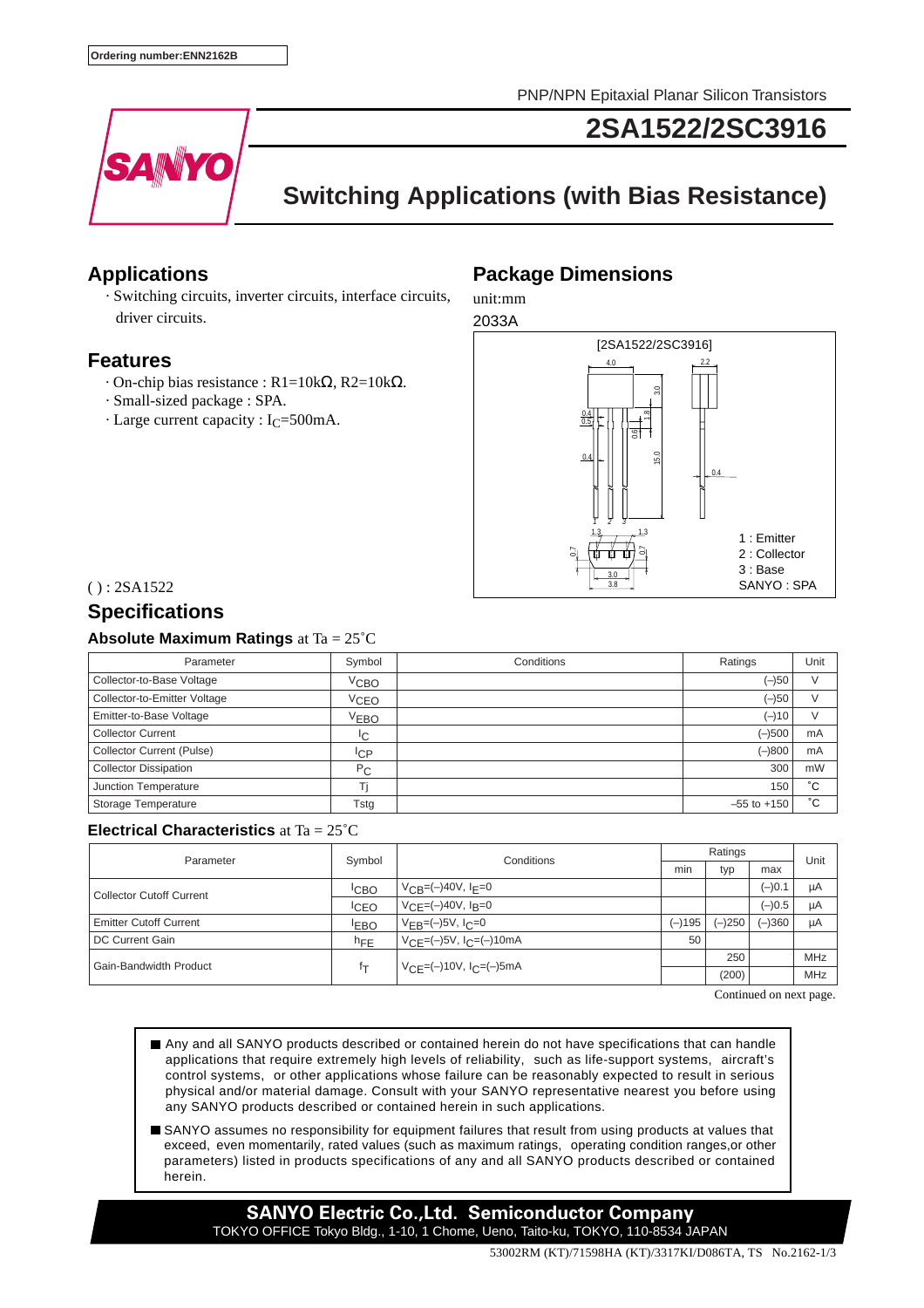#### Continued from preceding page.

| Parameter                               | Symbol                         | Conditions                                       | Ratings  |          |          | Unit      |
|-----------------------------------------|--------------------------------|--------------------------------------------------|----------|----------|----------|-----------|
|                                         |                                |                                                  | min      | typ      | max      |           |
| <b>Output Capacitance</b>               | $C_{ob}$                       | $V_{CB} = (-10V, f = 1MHz)$                      |          | 3.7      |          | pF        |
|                                         |                                |                                                  |          | (5.5)    |          | pF        |
| Collector-to-Emitter Saturation Voltage | VCE(sat)                       | $I_C=(-)20mA$ , $I_B=(-)1mA$                     |          | $(-)0.1$ | $(-)0.3$ | V         |
| Collector-to-Base Breakdown Voltage     | V(BR)CBO                       | $I_C = (-10\mu A, I_F = 0$                       | (–)50    |          |          | V         |
| Collector-to-Emitter Breakdown Voltage  | $V$ (BR)CEO                    | $I_C = (-100\mu A, R_{BF} = \infty$              | (–)50    |          |          | V         |
| Input OFF-State Voltage                 | $V_{I(off)}$                   | $V_{CE} = (-)5V$ , $I_C = (-)100\mu A$           | $(-)0.8$ | $(-)1.1$ | $(-)1.5$ | V         |
| Input ON-State Voltage                  | $V_{I(0n)}$                    | $V_{\text{CF}} = (-0.2V, I_{\text{C}} = (-1000)$ | $(-)1.0$ | $(-)2.0$ | $(-)4.0$ | V         |
| Input Resistance                        | R <sub>1</sub>                 |                                                  |          | 10       | 13       | $k\Omega$ |
| Resistance Ratio                        | R <sub>1</sub> /R <sub>2</sub> |                                                  | 0.9      | 1.0      | 1.1      |           |

#### **Electrical Connection**